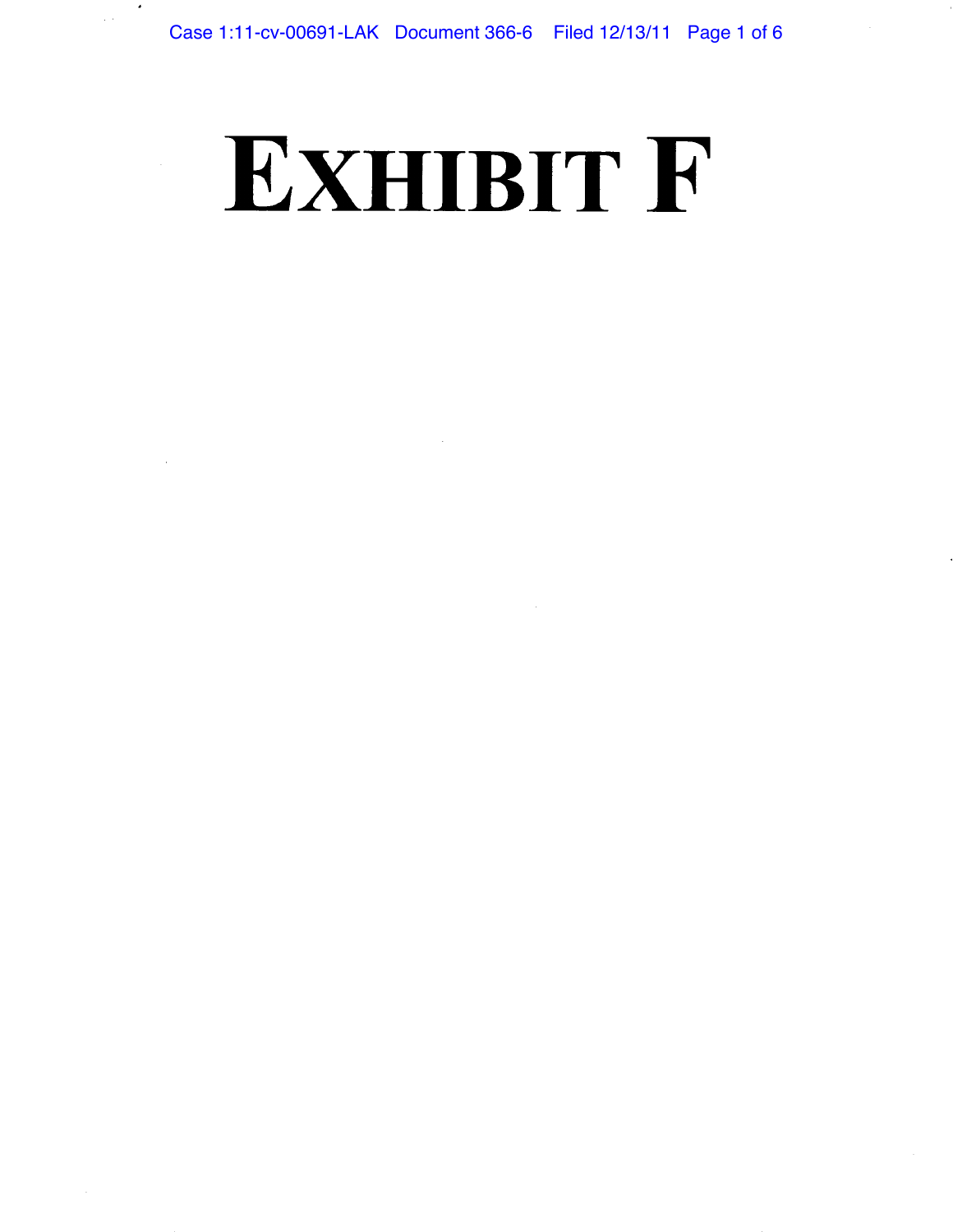# **3A44IEPU4I CALbor5pic)**  *coc*

 $\overline{\phantom{a}}$ 

 $\lceil \ \rceil$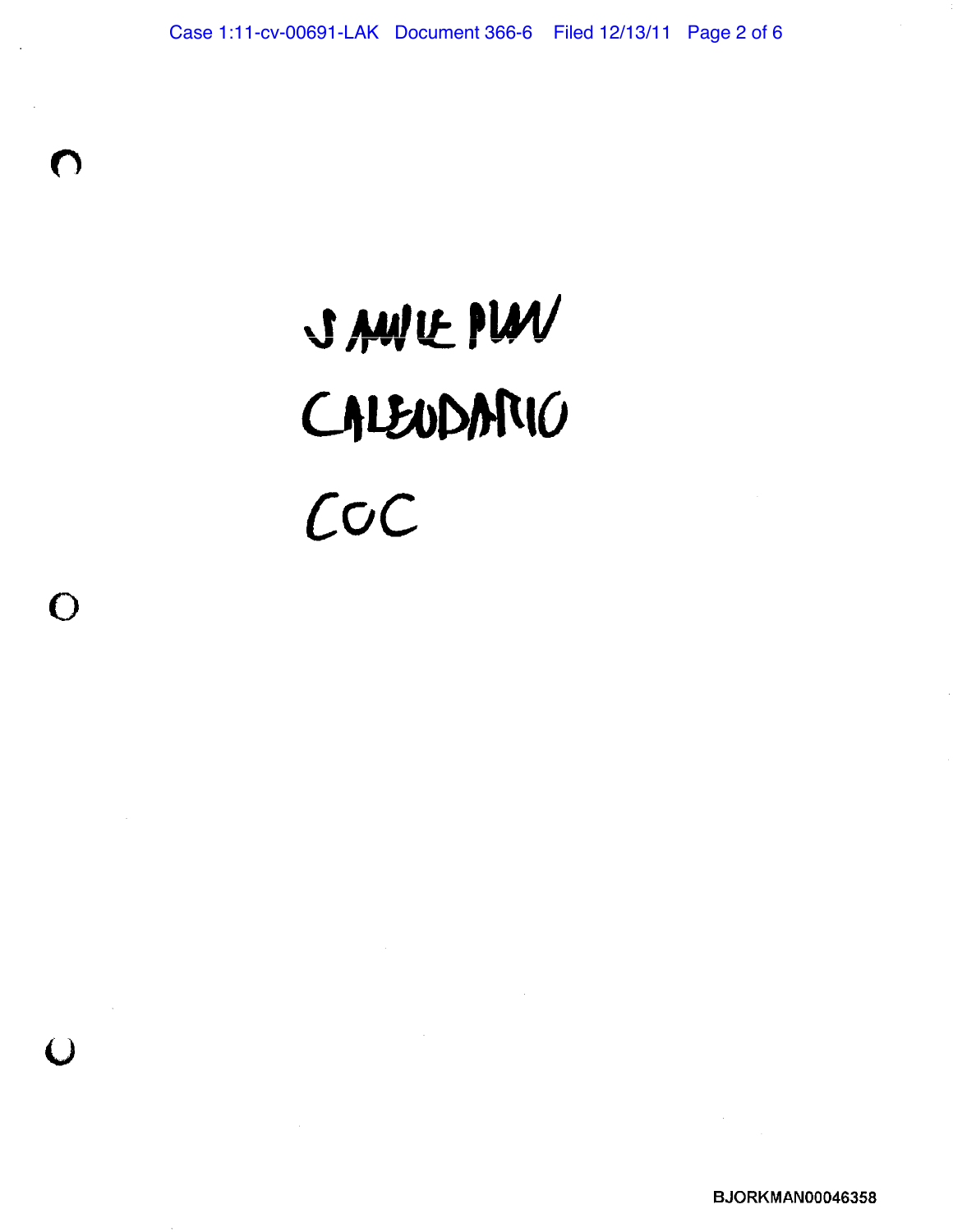



| Judicial Inspections, Chevron, Oriente Region, Ecuador                                                                                                                                                       |                                                                                                                                                                                                                                                  |                                                                                                                                                                                                  |                        |                                                                                                                                                                                                                                                                                                          |  |  |  |
|--------------------------------------------------------------------------------------------------------------------------------------------------------------------------------------------------------------|--------------------------------------------------------------------------------------------------------------------------------------------------------------------------------------------------------------------------------------------------|--------------------------------------------------------------------------------------------------------------------------------------------------------------------------------------------------|------------------------|----------------------------------------------------------------------------------------------------------------------------------------------------------------------------------------------------------------------------------------------------------------------------------------------------------|--|--|--|
| JI Objective                                                                                                                                                                                                 | <b>Sampling Activities</b>                                                                                                                                                                                                                       | Sample Nos.<br>(see map)                                                                                                                                                                         | <b>Sample</b><br>Media | Analyte                                                                                                                                                                                                                                                                                                  |  |  |  |
| <b>PRODUCTION STATIONS</b>                                                                                                                                                                                   |                                                                                                                                                                                                                                                  |                                                                                                                                                                                                  |                        |                                                                                                                                                                                                                                                                                                          |  |  |  |
| 1) Crude Oil:<br>Evaluate crude oil composition.                                                                                                                                                             | • Collect a crude oil sample at meter<br>station or other appropriate location                                                                                                                                                                   | JI-SA-<br>NORTE1-Oil                                                                                                                                                                             | Oil                    | Newfields Fingerprint<br>Collect a Metals Sample if the Station or<br>Oil Field has not Been Previously<br>Analyzed and Included in Newfields<br>Appendix<br>Optional: Oil Biodeg Study                                                                                                                  |  |  |  |
| 2) Produced Water:<br>Evaluate produced water<br>composition.<br>Effluent from water treatment is<br>used in water flood.                                                                                    | · Collect produced water sample at wash<br>tank or other accessible location<br>Optional: If active discharge is observed,<br>analyze PW for major anions and cations<br>so that salinity can be tracked in<br>downstream SW samples (see below) | JI-SA-<br>NORTE1-PW                                                                                                                                                                              | Produced<br>Water      | Analyze for PAHs (Newfields),<br>metals (see Table 2 list), TDS,<br>chlorides, pH (field), specific cond.<br>(field)<br>Optional: Major Anions and Cations, if<br>active discharge observed                                                                                                              |  |  |  |
| 3) Perimeter Sampling:<br>Define clean line around site to<br>show no widespread impacts.<br>Locations for perimeter sampling<br>should be chosen to emphasize<br>clean points around pits when<br>possible. | • Collect soil samples at 4 or more<br>locations surrounding the site, using<br>locations that the PI team has shown to<br>be clean (vertically composite a soil<br>sample from each location)                                                   | JI-SA-<br>NORTE1-SB1<br>JI-SA-<br>NORTE1-SB2<br>JI-SA-<br>NORTE1-SB3<br>$JI - SA-$<br>NORTE1-SB4<br>JI-SA-<br>NORTE1-SB5<br>JI-SA-<br>NORTE1-SB6<br>JI-SA-<br>NORTE1-SB7<br>JI-SA-<br>NORTE1-SB8 | Soil                   | Optional: Oil Biodeg Study<br>Standard Soil (see Table 2)<br>Note: Clean soil samples are analyzed for<br>PAHs at STL w/ a split sent to Newfields to<br>hold. Samples showing field evidence of<br>contamination are sent to Newfields for PAH<br>analysis and fingerprinting (no STL PAH<br>analysis). |  |  |  |

*CD* 

 $\sim$  . . .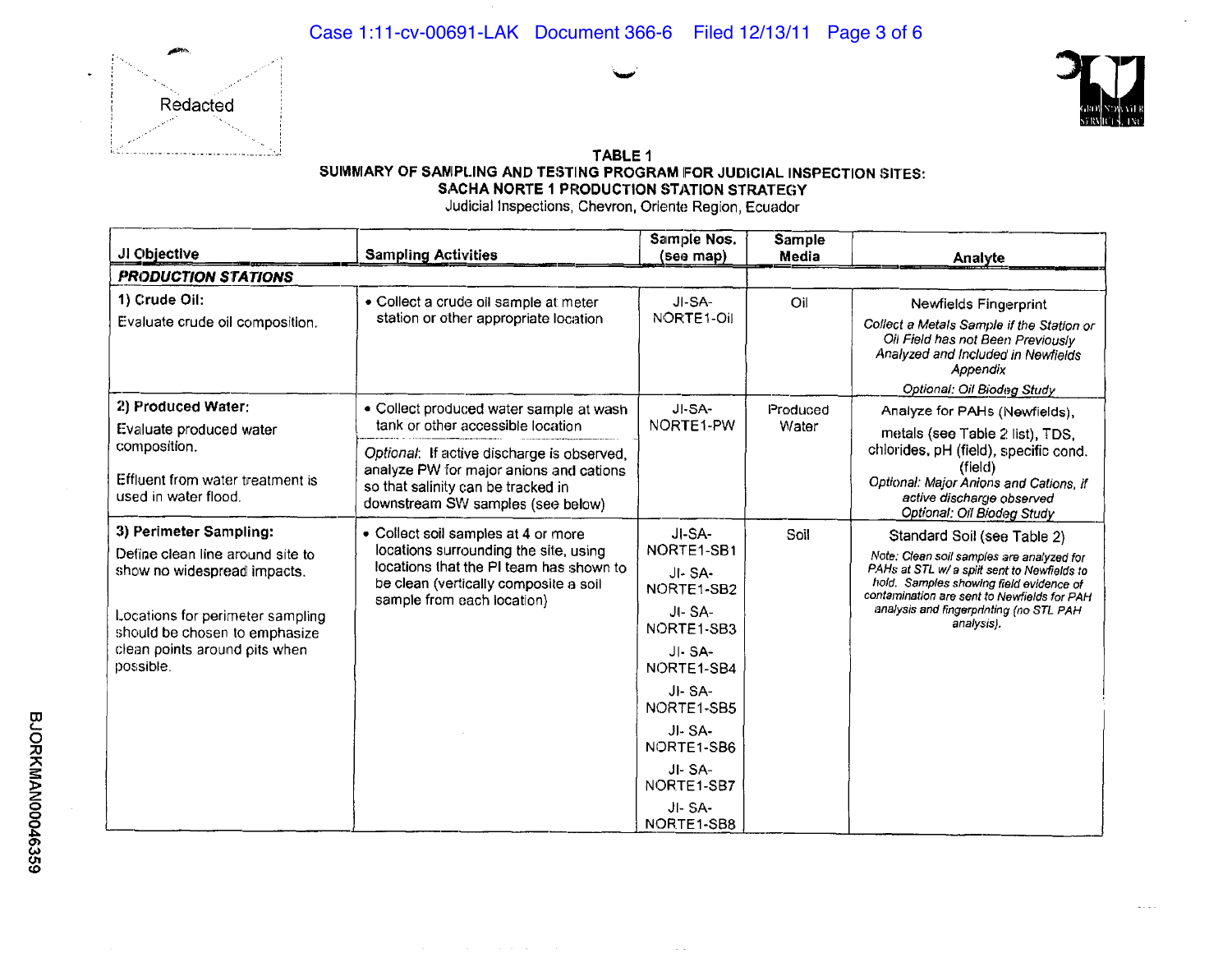





Judicial Inspections, Chevron, Oriente Region, Ecuador -- - - - I **Sample Nos. Sample .11 Objective** = **Sampling** Activities I **(see map) Media** = **Analyte\_\_\_\_\_\_\_\_\_\_\_ PRODUCTION STATIONS (cont'd)** 3) **Perimeter Sampling** *(cont'd):* • At each perimeter soil sampling location *Qptional:* Groundwater Standard GW (see Table 2) • Standard GW (see Table 2) • Standard GW (see Table 2) • Standard GW (see Table 2) • SA-Define clean line around site to install temporary piezometer and collect J1-SA-<br>
show no widespread impacts. groundwater sample (if groundwater NORTE1-<br>
a) BTEX groundwater sample (if groundwater **NORTE1- BTEX present**) a) BTEX<br>  $\begin{array}{c|c|c|c|c|c|c|c} \hline \text{p} & \text{m} & \text{m} & \text{m} & \text{m} \\ \hline \text{p} & \text{p} & \text{p} & \text{p} & \text{p} \\ \hline \end{array}$ present) TGW1 *b) PAHs*  through *c) metals d) TDS/chorides/acidity/alkalinity*<br>
a) *TPH GRO*<br>
<u>f) *TPH DRO* 2002</u> *e) TPH GRO*<br>*f) TPH DRO* 4) Drinking Water: **Collect a drinking water sample from** JI-SA- Drinking Standard Drinking Water Demonstrate drinking water sources any water well, cistern, stream, or other NORTE1- Water Water (see Table 2) Demonstrate drinking water sources  $\begin{vmatrix} \text{any water well, cistern, stream, or other} \\ \text{some not imparted with unsafe levels} \end{vmatrix}$ - Source of drinking water identified as a DW1 are not impacted with unsafe levels source of drinking water identified as a of perimary or secondary source of drinking of petroleum-related hydrocarbons primary or secondary source of drinking JI-SA-<br>but with unsafe levels of coliforms water. Collect a representative sample but with unsafe levels of coliforms. water. Collect a representative sample NORTE1-<br>Most resident have access to fine station-supplied water (JI-SA-<br>SW1 through of the station-supplied water (JI-SA-<br>NORTE1-DW1). SW1 through SW4 station-supplied water but rely on other sources (primarily wells and JI-SA-<br>springs) for drinking water. NORTE1-GW1 through GW 10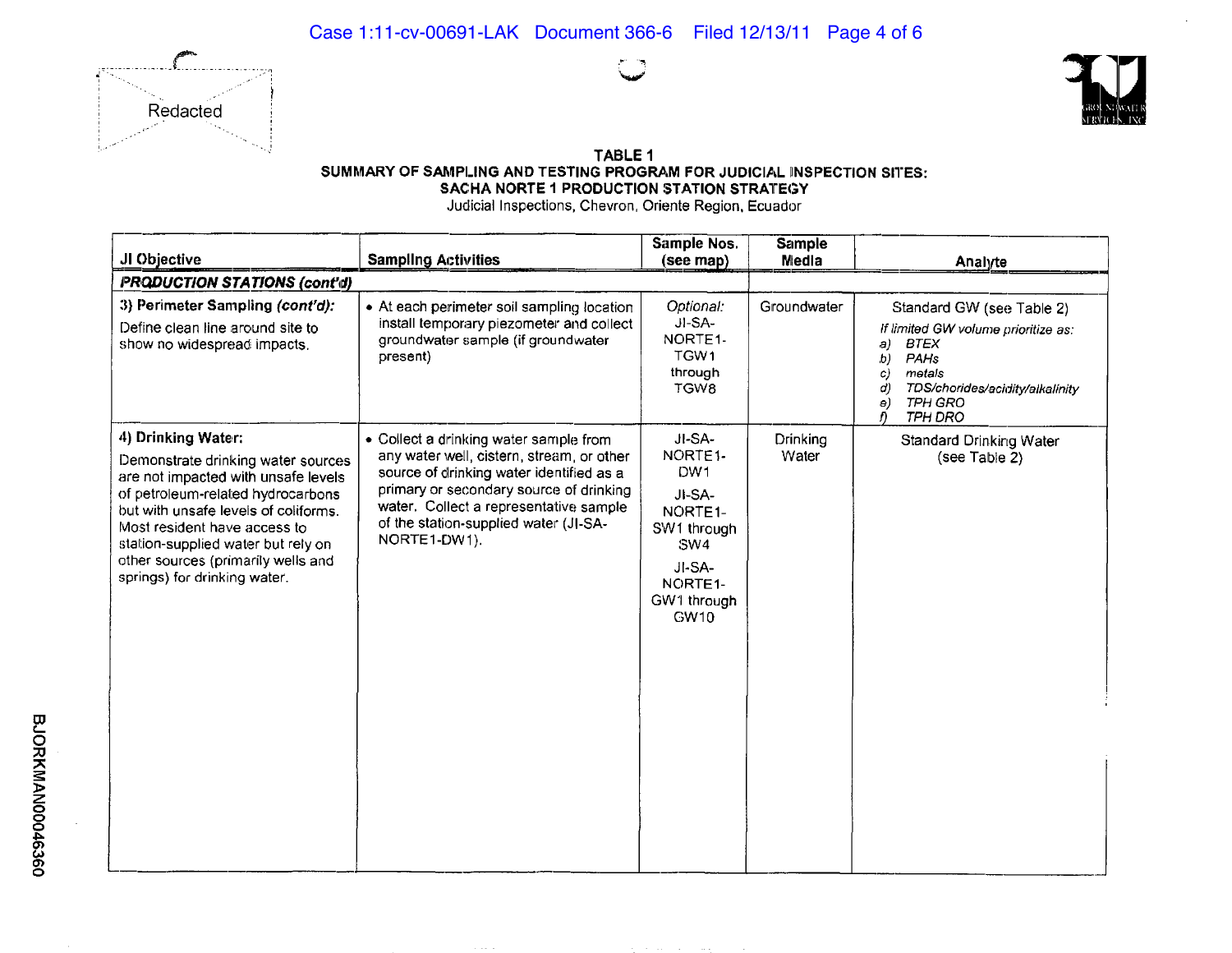



Judicial Inspections, Chevron, Oriente Region, Ecuador

| JI Objective                                                                                                        | <b>Sampling Activities</b>                                                                                                                            | Sample Nos.<br>(see map)                        | <b>Sample</b><br>Media | Analyte                                                                                              |
|---------------------------------------------------------------------------------------------------------------------|-------------------------------------------------------------------------------------------------------------------------------------------------------|-------------------------------------------------|------------------------|------------------------------------------------------------------------------------------------------|
| <b>PRODUCTION STATIONS (cont'd)</b>                                                                                 |                                                                                                                                                       |                                                 |                        |                                                                                                      |
| 5) Surface Water:<br>Demonstrate no wide-spread<br>impacts to surface water bodies.                                 | • Collect surface water samples at<br>appropriate locations identified during<br>the PI. Upstream and downstream                                      | JI-SA-<br>NORTE <sub>1</sub><br>SW <sub>5</sub> | Surface<br>Water       | Standard Surface Water<br>(see Table 2)                                                              |
| Major receiving stream is located on<br>N side of the station. Upstream<br>impacts in sediments from recent         | locations on receiving stream, as well<br>as spring located N of discharge to<br>represent groundwater conditions near                                | JI-SA-<br>NORTE1-<br>SW <sub>6</sub>            |                        |                                                                                                      |
| spill are evident. Additional<br>drainage channel from treatment<br>plant is located on W side of facility.         | station (JI-SA-NORTE1-SW5).                                                                                                                           | JI-SA-<br>NORTE1-<br>SW7                        |                        |                                                                                                      |
|                                                                                                                     | Optional: Collect bacterial sheen sample<br>if needed to show that no oil sheen is<br>present                                                         |                                                 | Sheen                  | Organic Fingerprint                                                                                  |
|                                                                                                                     | Optional: Analyze samples downstream<br>of observed active discharge to track<br>discharge salinity versus natural salinity                           |                                                 | Surface<br>Water       | Major Anions and Cations<br>(see Table 2 SW Optional)                                                |
| 6) Crop Impacts:<br>Demonstrate no crop/vegetative<br>impacts (if complaint made) related<br>to production station. | • Site-specific. If damage alleged,<br>conduct surface soil sampling. Also,<br>can use an agricultural expert to<br>address site-specific complaints. |                                                 | Soil                   | Standard Soil (see Table 2)<br>Agronomic parameters would be<br>specified by the agricultural expert |